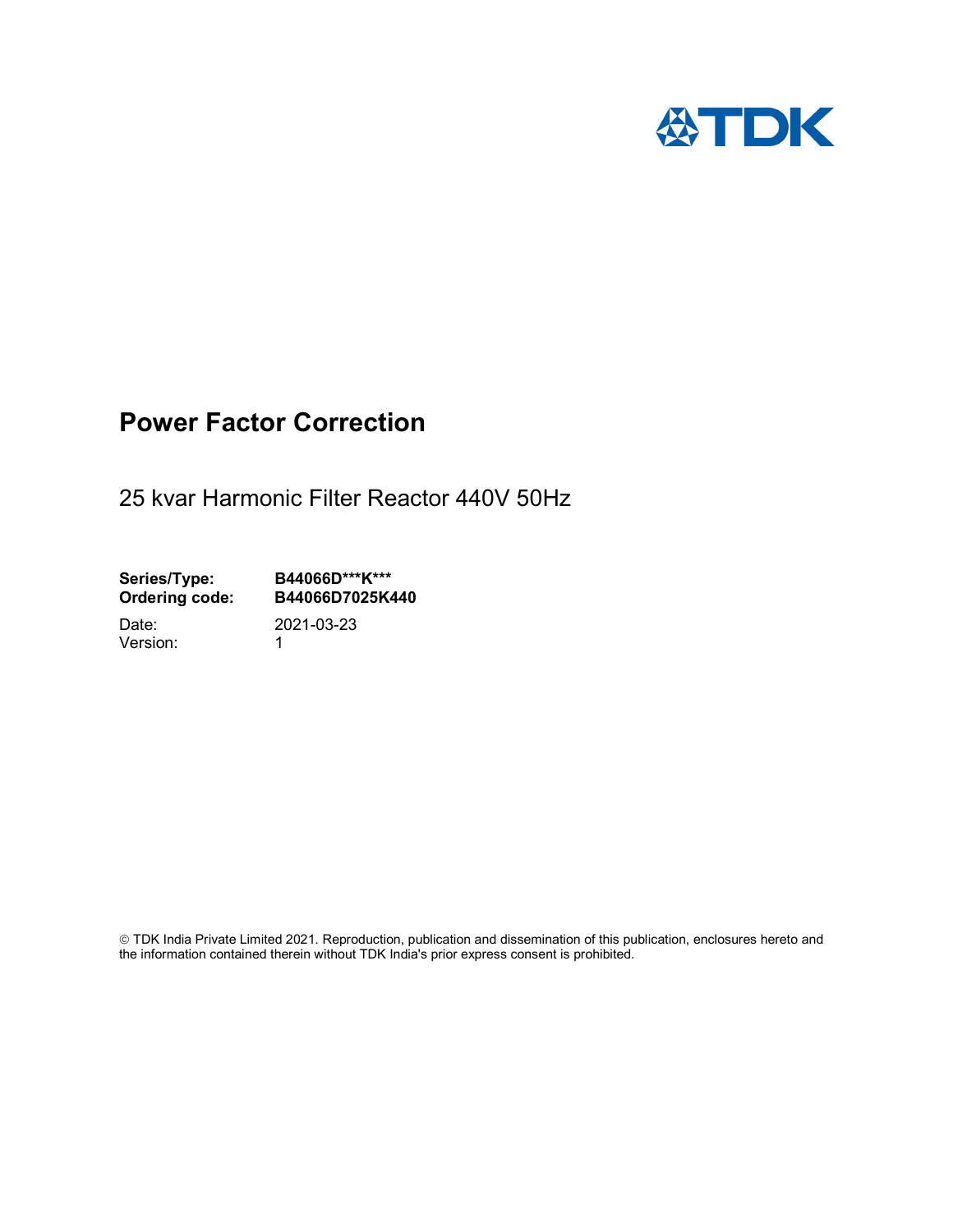# **ASTDK**

#### Power Factor Correction and B44066D7025K440

### 25 kvar Harmonic Filter Reactor 440V 50Hz<br>B44066D\*\*\*K\*\*\*

#### **Characteristics**

- $H$  Highest linearity
- Temperature control via micro switch in inner coil
- $\blacksquare$  Highest life time by high quality materials
- **Low** losses
- $\blacksquare$  High overloading capability
- Safety device, temperature micro switch
- **Aluminium winding**
- **Low noise**

| $\frac{1}{2}$<br>٠<br>ko-<br><b>Prime</b><br>catachies<br>٠ | OF YORD REACTOR THEIRAL BRITISH CORNECTION<br>In CASE OF PSW<br>40<br><b>The Bay</b><br>CD<br><b>STATE</b><br>٠<br>$\mathbf{r}$<br><b>SECRET LOS</b><br>w<br>co-<br><b>Birth In British</b><br>÷.<br>м<br>President dealers.<br>÷<br>٠<br><b>STAND</b><br>۰. |  |
|-------------------------------------------------------------|--------------------------------------------------------------------------------------------------------------------------------------------------------------------------------------------------------------------------------------------------------------|--|
| THE PARTY OF SHAPPING                                       | <b>Thread Gar</b>                                                                                                                                                                                                                                            |  |
|                                                             |                                                                                                                                                                                                                                                              |  |
|                                                             |                                                                                                                                                                                                                                                              |  |

 $\sqrt{2}$ 

| Technical data                                  |                |             |  |  |
|-------------------------------------------------|----------------|-------------|--|--|
| De-tuning factor p                              | $\overline{7}$ | $\%$        |  |  |
| Effective filter output $Q_C$                   | 25             | kvar        |  |  |
| Rated voltage $V_R$ <sup>1)</sup>               | 440            | V           |  |  |
| Rated frequency f                               | 50             | Hz          |  |  |
| Ambient temperature / Insulation class          | 40 / H         | $^{\circ}C$ |  |  |
| Capacitance C delta (tot.)                      | 382.46         | μF          |  |  |
| Inductivity L                                   | $3 \cdot 1.86$ | mH          |  |  |
| Fundamental current 11 <sup>3)</sup>            | 34.77          | A           |  |  |
| Linear up to $4$ )                              | 56.75          | A           |  |  |
| Effective current $IRMS$ <sup>2)</sup>          | 37.23          | A           |  |  |
| Rated harmonic voltages (3rd/5th/7th/11th/13th) | 0.5/6/5/3.5/3  | $\%$        |  |  |
| Temperature protection (NC)                     | yes            |             |  |  |
| Total losses $P_D$                              | 120            | W           |  |  |
| Total weight                                    | 18             | kg          |  |  |

<sup>1)</sup> Voltage rise up to 106% of rated voltage is considered in current  $I_{\text{eff}}$ .

<sup>2)</sup>  $I_{eff} = \sqrt{(I_1^2 + I_3^2 + ... I_x^2)}$ 

<sup>3)</sup>  $11 = 1.06$   $\cdot$   $I_R$  ( $I_R$  = Capacitor current 50Hz)

<sup>4)</sup> Linear current =  $1.73$   $\cdot$  I<sub>R</sub> (I<sub>R</sub> = Capacitor current 50Hz)

#### **Connection**

| Line                | 1U1-1V1-1W1   |
|---------------------|---------------|
| Capacitors          | l 1U2-1V2-1W2 |
| Temperature control | 1 O<br>ے- ا   |

#### Reference standard IEC60076-6

CAP FILM ES PFC PM 2021-03-23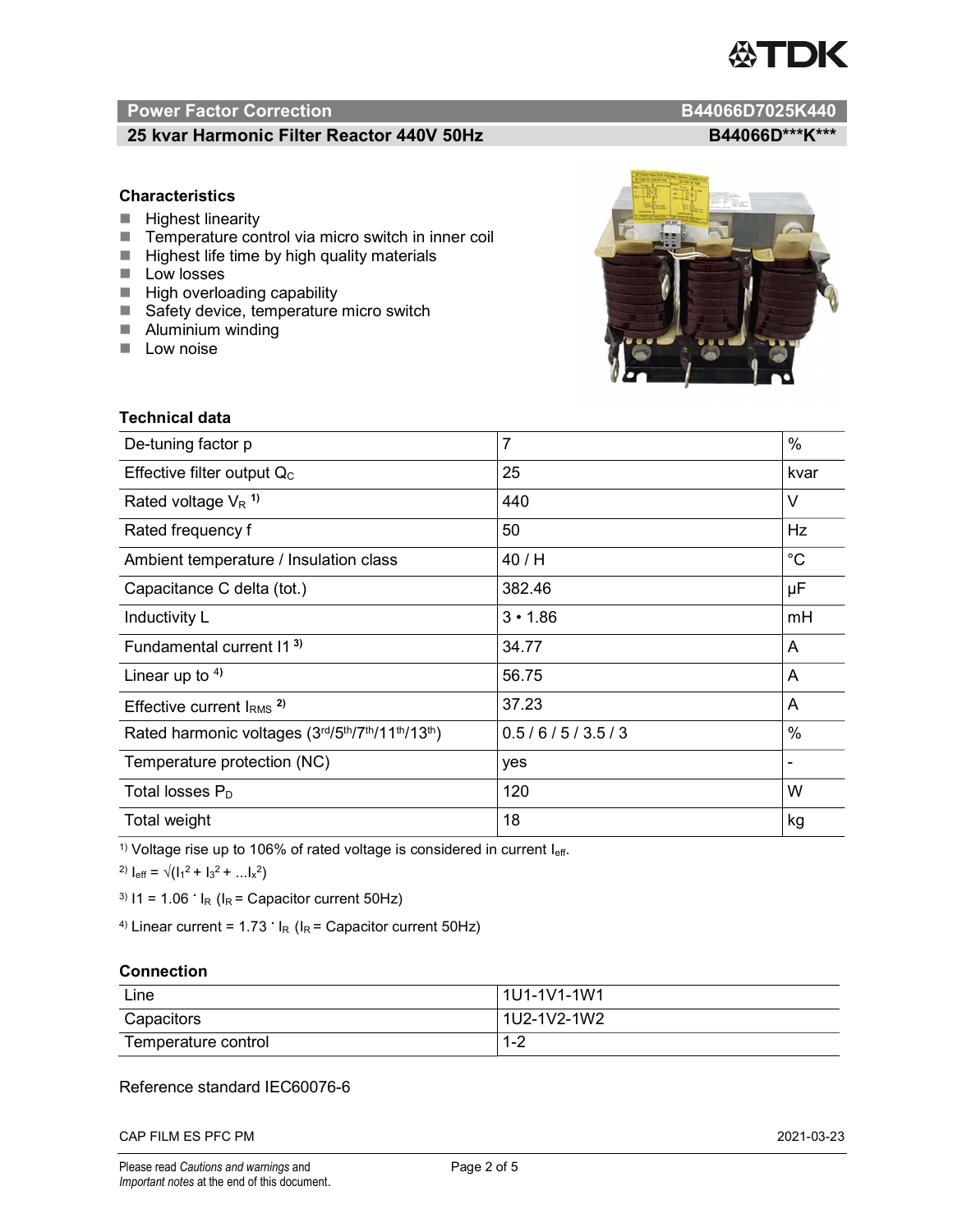

#### Power Factor Correction and B44066D7025K440

#### 25 kvar Harmonic Filter Reactor 440V 50Hz BA4066D\*\*\*K\*\*\*

#### Dimensional drawings



#### **Dimensions**

| L/mm  | 225   | b/mm  | 112   |
|-------|-------|-------|-------|
| H/mm  | 205   | e/mm  | 115±5 |
| W/mm  | 175±5 | d1/mm | 10.8  |
| 11/mm | 190   | d2/mm | 15.5  |
| 12/mm | 190   | A     | 175   |
| n1/mm | 150   | B     | 95    |
| n2/mm | 98±3  | Ø     | 8.5   |

#### Cautions and warnings

- Do not install the reactor in case of any visible damages.
- $\blacksquare$  Installation must be done by skilled personnel only.
- Do not use or store harmonic filter reactors in corrosive atmosphere, especially where chloride gas, sulphide gas, acid, alkali, salt or similar substances are present.
- $\Box$  Do not touch the device during operation: all electrically active parts of this equipment such as windings, electronic components, leads, fuses and terminals carry a dangerous voltage which can lead to burns or electric shock.
- Covers which protect these electrically active parts from being touched must not be opened or removed during operation.
- Before any assembly or maintenance work is started, all installations and equipment must be disconnected from the power source.
- Noncompliance with these instructions may lead to death, serious injury or major damage to equipment.

#### FAILURE TO FOLLOW CAUTIONS MAY RESULT, WORST CASE, IN PREMATURE FAILURES OR PHYSICAL INJURY.

#### CAP FILM ES PFC PM 2021-03-23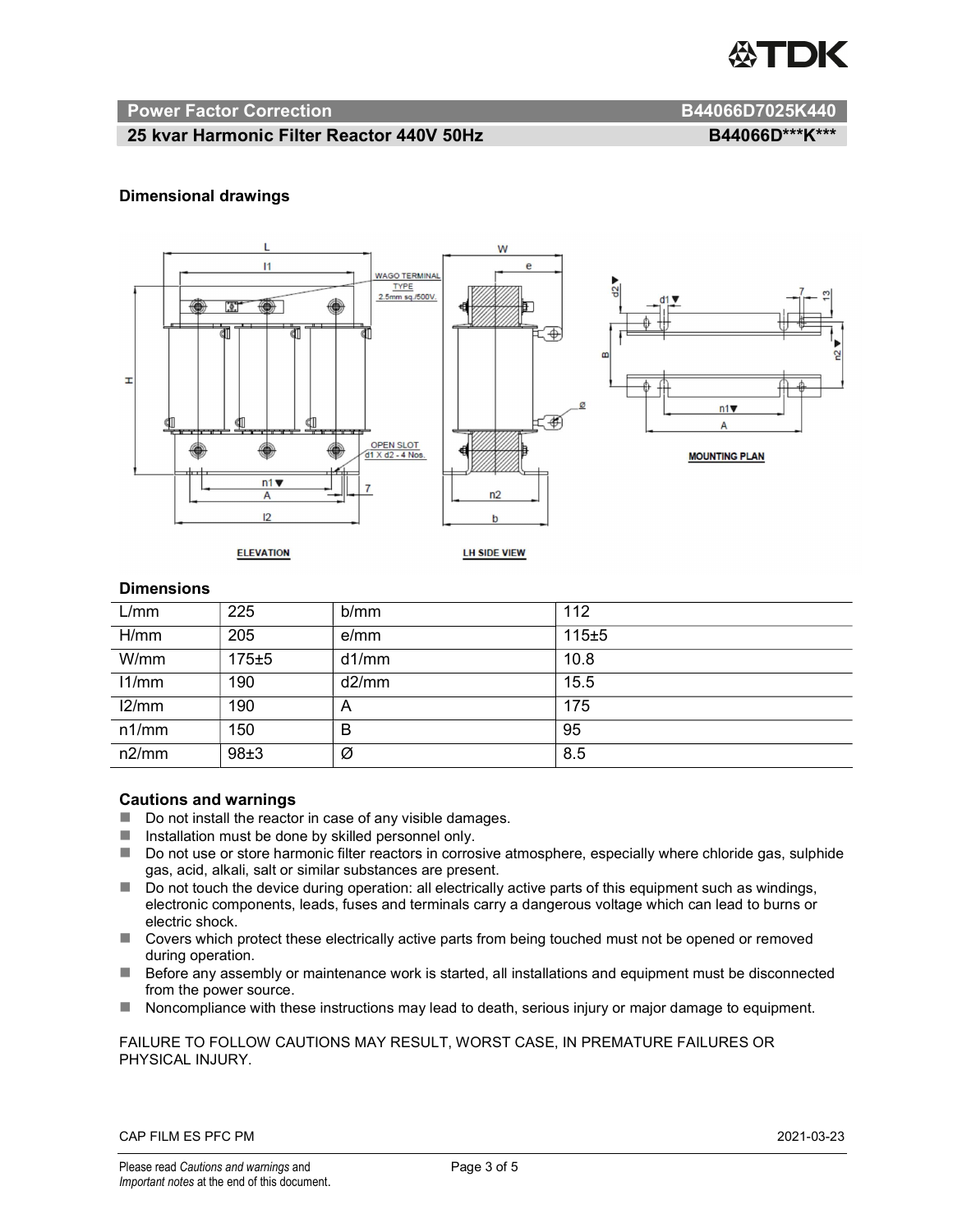

#### Power Factor Correction **B44066D7025K440**

#### 25 kvar Harmonic Filter Reactor 440V 50Hz BA4066D\*\*\*K\*\*\*

The following applies to all products named in this publication:

- 1. Some parts of this publication contain statements about the suitability of our products for certain areas of application. These statements are based on our knowledge of typical requirements that are often placed on our products in the areas of application concerned. We nevertheless expressly point out that such statements cannot be regarded as binding statements about the suitability of our products for a particular customer application. As a rule we are either unfamiliar with individual customer applications or less familiar with them than the customers themselves. For these reasons, it is always ultimately incumbent on the customer to check and decide whether a product with the properties described in the product specification is suitable for use in a particular customer application.
- 2. We also point out that in individual cases, a malfunction of electronic components or failure before the end of their usual service life cannot be completely ruled out in the current state of the art, even if they are operated as specified. In customer applications requiring a very high level of operational safety and especially in customer applications in which the malfunction or failure of an electronic component could endanger human life or health (e.g. in accident prevention or life-saving systems), it must therefore be ensured by means of suitable design of the customer application or other action taken by the customer (e.g. installation of protective circuitry or redundancy) that no injury or damage is sustained by third parties in the event of malfunction or failure of an electronic component.
- 3. The warnings, cautions and product-specific notes must be observed.
- 4. In order to satisfy certain technical requirements, some of the products described in this publication may contain substances subject to restrictions in certain jurisdictions (e.g. because they are classed as hazardous). Useful information on this will be found in our Material Data Sheets on the Internet (www.tdk-electronics.tdk.com/material). Should you have any more detailed questions, please contact our sales offices.
- 5. We constantly strive to improve our products. Consequently, the products described in this publication may change from time to time. The same is true of the corresponding product specifications. Please check therefore to what extent product descriptions and specifications contained in this publication are still applicable before or when you place an order.

We also reserve the right to discontinue production and delivery of products. Consequently, we cannot guarantee that all products named in this publication will always be available. The aforementioned does not apply in the case of individual agreements deviating from the foregoing for customer-specific products.

- 6. Unless otherwise agreed in individual contracts, all orders are subject to our General Terms and Conditions of Supply.
- 7. Our manufacturing sites serving the automotive business apply the IATF 16949 standard. The IATF certifications confirm our compliance with requirements regarding the quality management system in the automotive industry. Referring to customer requirements and customer specific requirements ("CSR") TDK always has and will continue to have the policy of respecting individual agreements. Even if IATF 16949 may appear to support the acceptance of unilateral requirements, we hereby like to emphasize that only requirements mutually agreed upon can and will be implemented in our Quality Management System. For clarification purposes we like to point out that obligations from IATF 16949 shall only become legally binding if individually agreed upon.